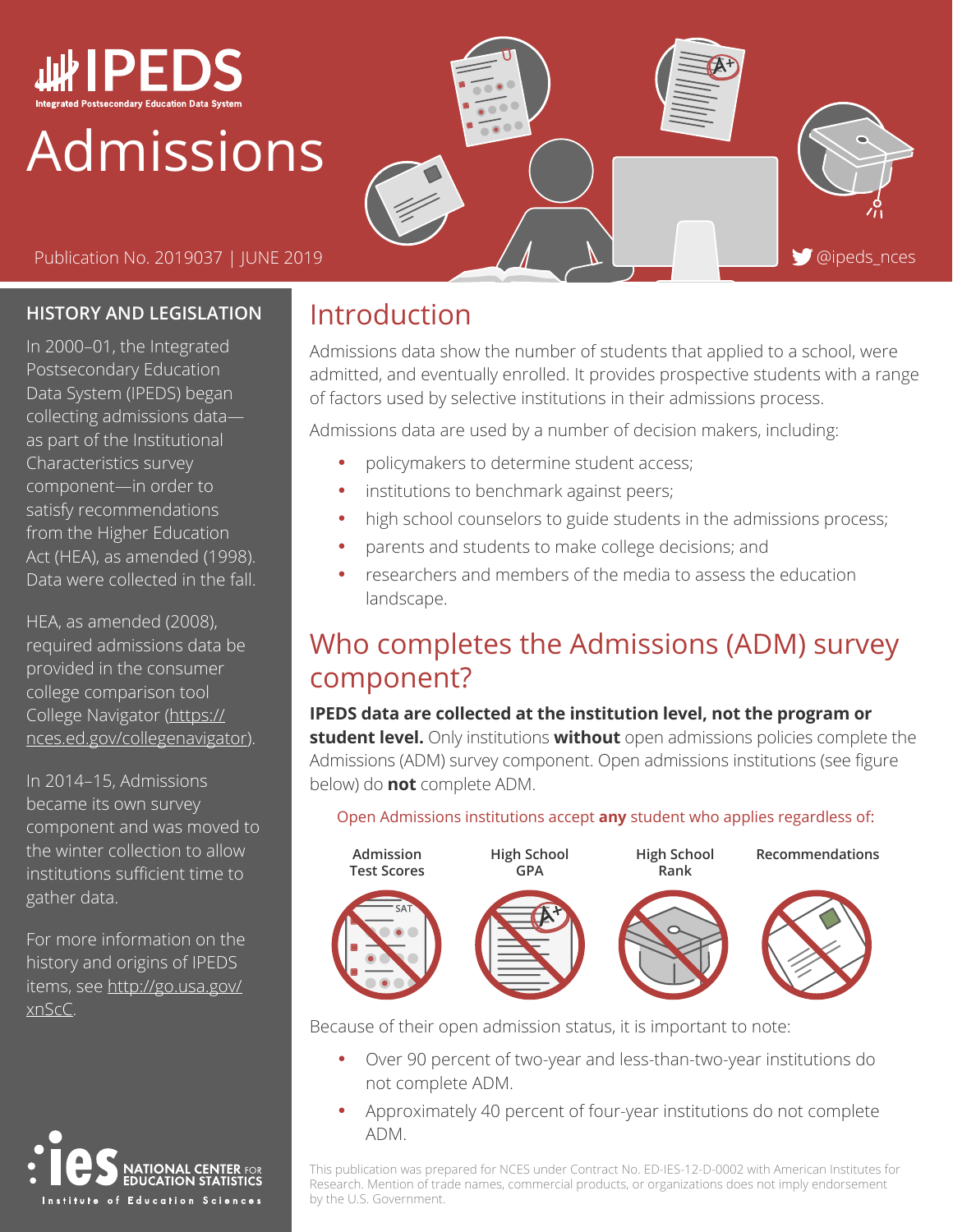## What data are collected?

A typical admission process begins with a student application and ends with a student enrollment. The figure below shows the data collected by ADM about this process.



#### STUDENT COUNTS

#### ADM collects data on **first-time degree/certificate-seeking**

undergraduates only; transfer students are excluded.

All student counts are collected by gender. The count of enrolled students is further collected by full-/part-time status.

### More on...

#### ADMISSIONS CRITERIA

ADM collects whether the institution uses any of the following criteria when admitting students:

- High school GPA,
- High school rank,
- Recommendations,
- Completion of a collegepreparatory program,
- Completion of a formal demonstration of competencies (portfolios, certificates, etc.),
- SAT/ACT scores, and/or
- Other test scores, including English as a Foreign Language.

#### ENROLLED STUDENTS' TEST SCORES

Of the students that applied, were admitted, and eventually enrolled, ADM collects scores at the 25th and 75th percentile for:

- The SAT evidence-based reading/writing and math sections and
- The ACT composite, English, and math sections.

Note that test scores are only collected from institutions that report using them as admissions criteria. Although students may submit multiple test scores or multiple tests, percentiles are **based on the score used to make admission decisions**.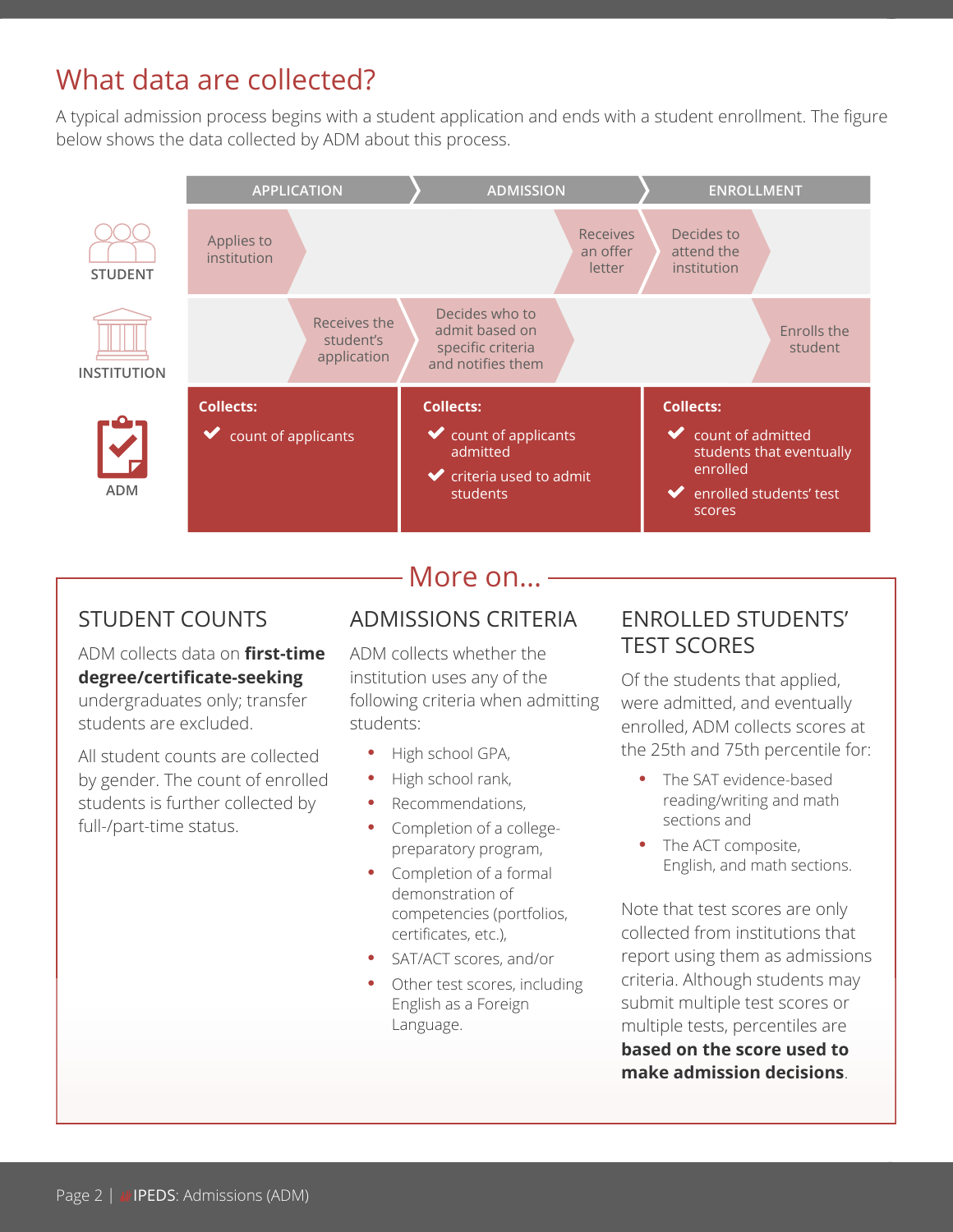## What data are calculated?

To make the data more relevant for consumers in their college decision process, ADM calculates two additional metrics: percent admitted (acceptance rate) and percent yield (admissions yield). The figure below explains the difference.



|                                     | <b>PERCENT ADMITTED</b><br>(Acceptance Rate)                                            | <b>PERCENT YIELD</b><br>(Admissions Yield)                                                           |
|-------------------------------------|-----------------------------------------------------------------------------------------|------------------------------------------------------------------------------------------------------|
| <b>WHAT DOES</b><br><b>IT SHOW?</b> | Institution's selectivity in who it admits                                              | Students' desire to attend the institution                                                           |
| <b>WHAT DOES</b><br><b>IT MEAN?</b> | The lower the percentage, the more competitive<br>it is for an applicant to be admitted | The higher the percentage, the more likely that<br>the institution was the top choice for applicants |

### What is the data release process?

Data are released after the survey component closes and after completion of the review and validation processes.1



NOTE: Times are approximate (≈).

1 For more detail about the data review, validation, and release process, read [https://nces.ed.gov/ipeds/resource/download/IPEDS\\_DataReleaseProcedures.pdf.](https://nces.ed.gov/ipeds/resource/download/IPEDS_DataReleaseProcedures.pdf)